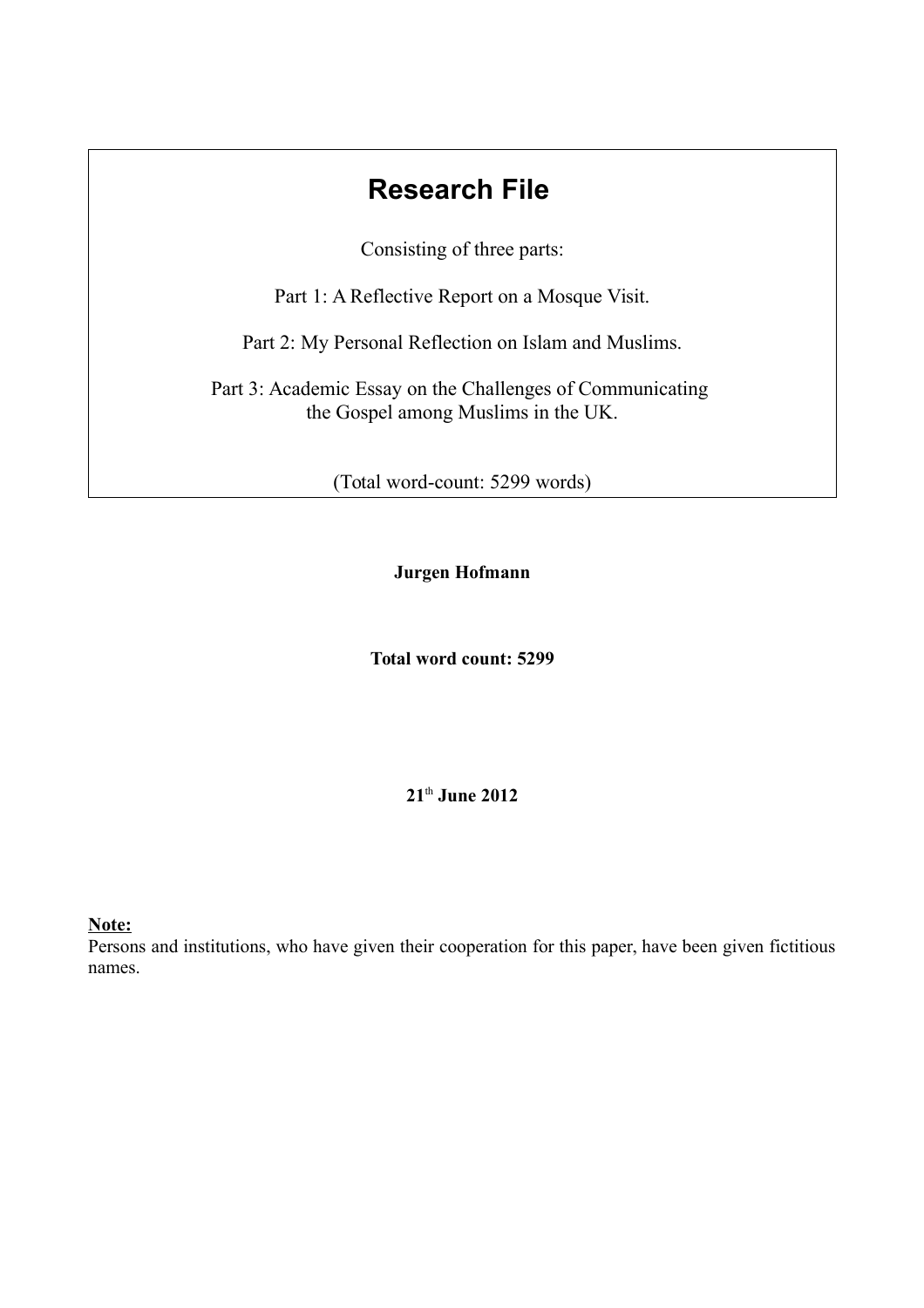# **INDEX**

| PART 1:             | <u>A Reflective Report on a Mosque Visit.</u>                                                                                                                                                                                                                    | <u>Page <math>1-2</math></u>                                                                                                                     |
|---------------------|------------------------------------------------------------------------------------------------------------------------------------------------------------------------------------------------------------------------------------------------------------------|--------------------------------------------------------------------------------------------------------------------------------------------------|
|                     | First impression<br>Obligatory prayers<br>Questions                                                                                                                                                                                                              | Page 1<br>Page 1<br>Page $1 - 2$                                                                                                                 |
| PART 2:             | <b>My Personal Reflection on Islam and</b><br>Muslims.                                                                                                                                                                                                           | Page $2-4$                                                                                                                                       |
|                     | Contact with Muslims in my home town<br>Contact on the Web<br>Behaviour<br>Relationship<br>Women                                                                                                                                                                 | Page 2<br>Page $2-3$<br>Page 3<br>Page 3<br>Page $3-4$                                                                                           |
| PART 3:             | <b>Academic Essay on the Challenges of</b><br><b>Communicating the Gospel among Muslims</b><br>in the UK.                                                                                                                                                        | <u>Page <math>4-9</math></u>                                                                                                                     |
|                     | Introduction<br>Muslims in the UK<br>Differences<br>Challenge 1: Communication<br>Dialogue<br>Friendship<br>Challenge 2: Contextualisation<br>Atonement<br>Individualistic society<br>Syncretism<br>Challenge 3: Fear<br>Overcome fear by dialogue<br>Conclusion | Page 4<br>Page $4-5$<br>Page 5<br>Page 5<br>Page 5<br>Page 6<br>Page 6<br>Page $6 - 7$<br>Page 7<br>Page $7-8$<br>Page 8<br>Page $8-8$<br>Page 9 |
| <b>BIBLIOGRAPHY</b> |                                                                                                                                                                                                                                                                  | Page 10 - 11                                                                                                                                     |
| <b>WORD COUNTS</b>  |                                                                                                                                                                                                                                                                  | Page 11                                                                                                                                          |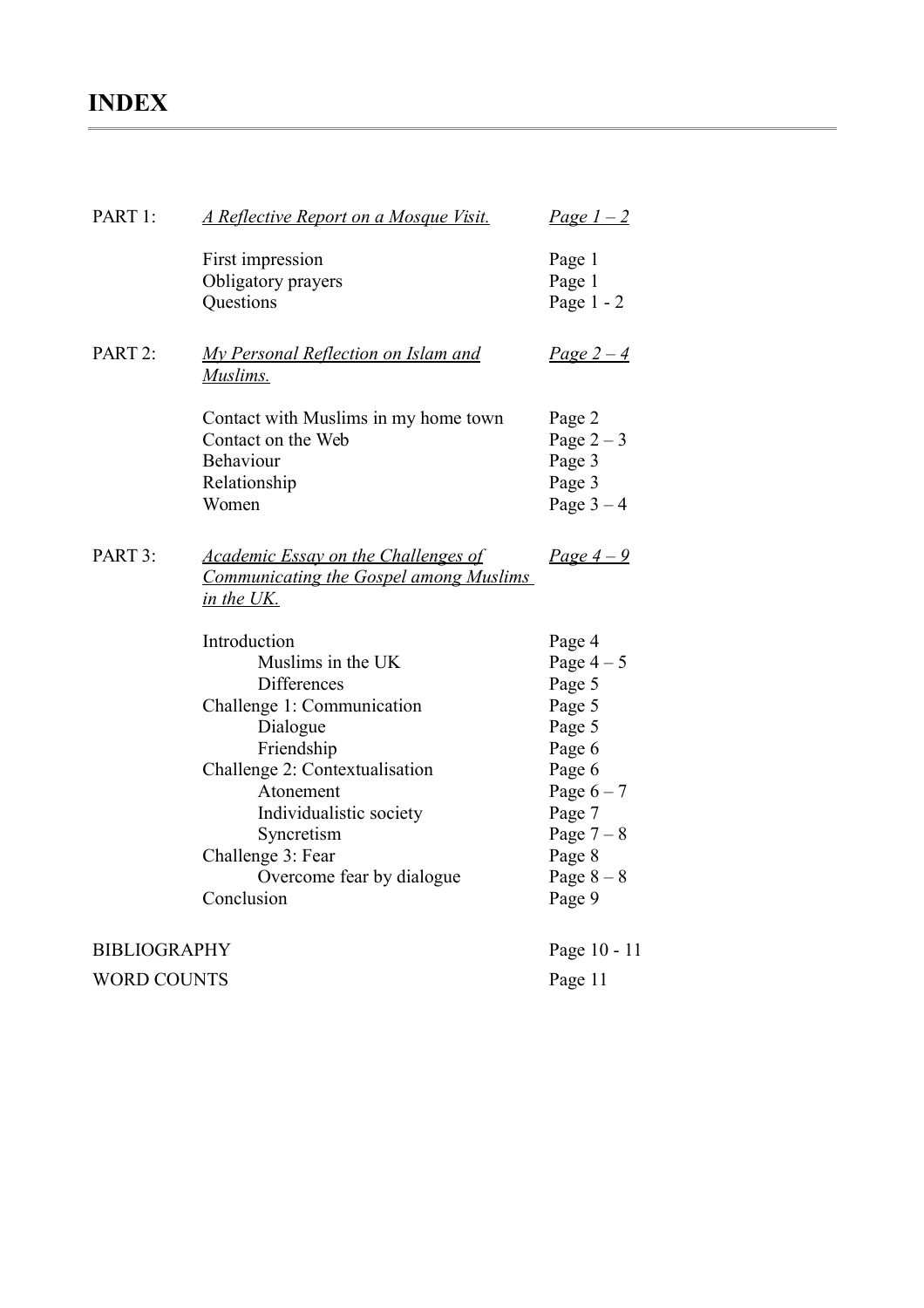# *Part 1: A Reflective Report on a Mosque Visit.*

#### *First impression*

Visiting a Mosque was a new experience for me. I did see several mosques on video but have never entered one before. The first thing I noticed was the building. In finding my way I was looking for a bombastic building, but this Mosque was situated in a big terrace building. The welcome was very friendly, and after some attempts to pronounce each others' names we entered the building.

After taking off our shoes, Mr. Hami, who is a teacher in the Mosque, guided us to the upper room where he had prepared a table with different sorts of literature. Four other Muslims, including the Mosque leader, joined us. This room has all the facilities for lectures. Mr. Hami told us that Mondays to Fridays this room is used for Islamic lectures. The group, which attends these lectures, is mostly youth in the age of 5 to 18 years.

Apparently Hami prepared himself to have a debate with us about Christianity. One of Hami's English converts was there in the room with us—a prove of Hami's ability to convince people of the 'truth'—and explained that all that is necessary to become a Muslim is doing the *shahada*, the confession of faith by repetition of the word of witness: "There is no god worthy of worship except Allah, and Muhammad is His messenger". After several, passionate, attempts to debate us about several myths and doctrines in Christianity, it was time to go down for prayer.

#### *Obligatory prayers*

It was 20:30 and time for prayer assembly (*jamaat*). This prayertime is called '*Asr*' (mid-afternoon), and is one of the five obligatory prayers. During this prayer the Muslim has to perform four *Rak'ahs* After turning to Allah in mind (*niyyah*) and ritual cleansing (*wudu*), the Muslim stands silently (*qiyam*) while reciting the first verses of the *Qur'an*. The second part of the *rak'ah* involves bowing low (*ruku*) with hands on knees, as if waiting for Allah's instructions. The third movement (*sujud*) is to prostrate oneself on the ground, with forehead and nose on the floor and elbows raised, in a position of submission to Allah. The fourth movement is to sit (*julus*) with the feet folded under the body. The prayers end as the worshippers turn to the left and right saying, "peace be upon you, and Allah's blessing". This action reminds Muslims of the importance of others around them, both in the Mosque and in the rest of the world. The other four prayers are called: *Fajr* (dawn prayer: two *rak'ahs), Dhuhr* (afternoon prayer: four *rak'ahs*), *Maghrib* (sunset prayer: three *rak'ahs*), and *Isha'a* (night prayer: four *rak'ahs*). These five prayers are part of the five pillars within Islam (cf. Glassé 2002:377,399).

#### *Questions*

Back in the upper room we had the opportunity to ask questions. During prayer time I saw a man lifting up his hands—a similar gesture to what some of the Christians do during worship. Mr. Aariz (the Mosque leader) stated that it is a gesture of receiving blessing from Allah. When I asked if there was something like spontaneous prayers, Hami showed us a map on the wall. This map exhibited the two different prayers, the obligatory prayers and the spontaneous prayers. The latter are considered as *dua* supplication, which means that they are preferable but not necessary. The *dua* can be seen as a composed individual prayer or spontaneous with personal petitions. Mostly the *dua* prayers are formal and in that sense not comparable with the spontaneous prayers in Christianity.

The conversation turned towards the five pillars of Islam. Hami expounded about the *zakāt* ('that which purifies' or 'alms'). The rules about the alms are very strict and required for every Muslim. Hami described that, every year, a Muslim has to count all of his money (minus debts). After this,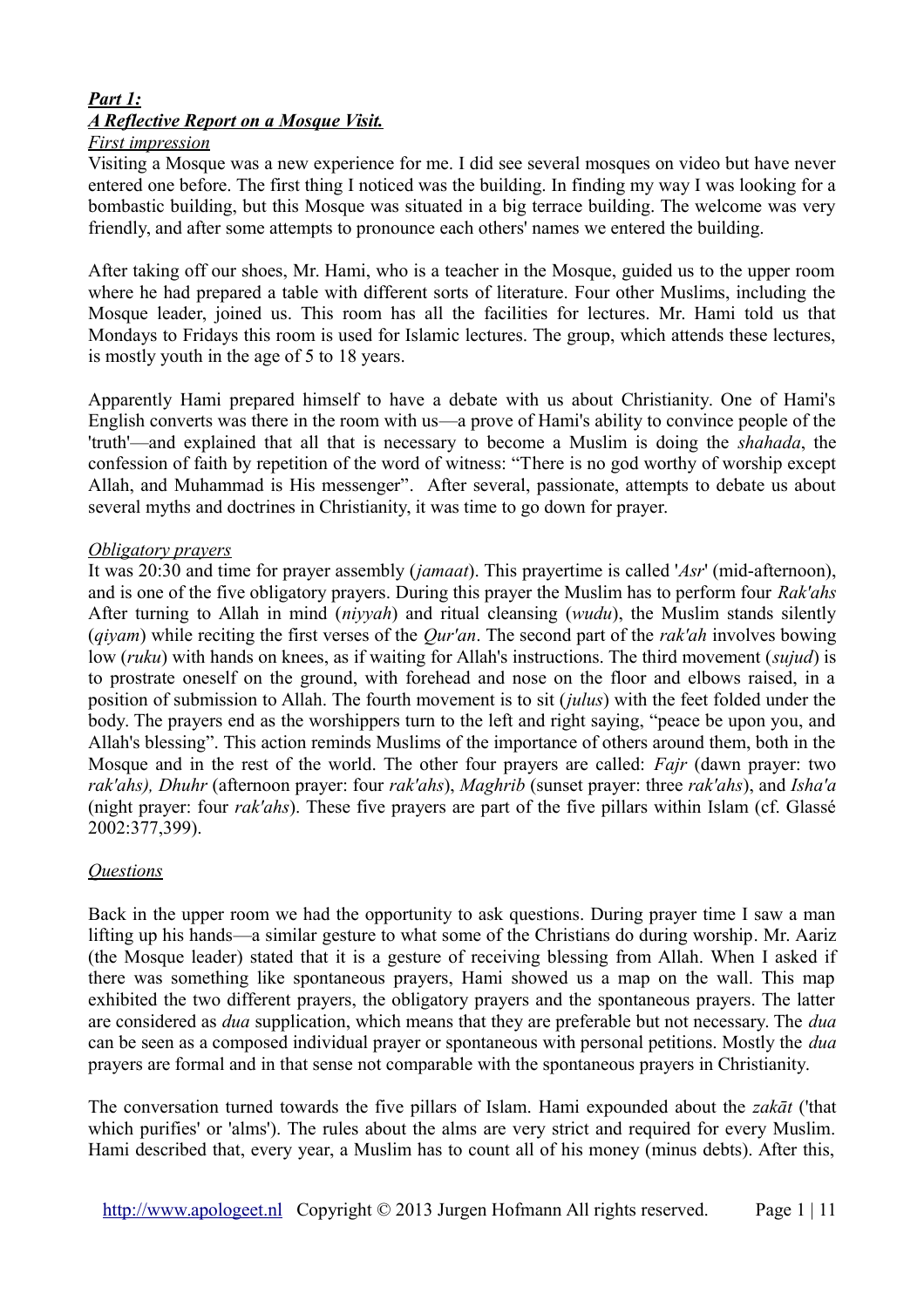the Muslim has to pay 2.5 percent of the amount that exceeds the value of 85 grams of pure gold. If the money does not exceed this amount, the Muslim has to pay in other ways, such as good deeds. One of Hami's objections towards Christianity is the fact that there are many interpretive debates among Christian scholars. According to Hami the *Qur'an* can not be debated like the Bible and thus one does not find this form of theology in Islam. In contrast to this claim we cannot find any straightforward guidelines about the *zakāt* in the *Qur'an*—concluding that the issue of rates were determined by the interpretations of Islamic scholars and tradition (Kuran 2004:19-21). Due to time we did not discuss the other two pillars (fasting during the month of *Ramadan*, and Pilgrimage to Mecca: '*hajj*').

A question about what would happen to a Muslim who converts to Christianity, caused some disturbance among the present Muslims. One of them, Areez, wanted to answer but Hami interrupted him by stating that he knew how to answer this. Hami continued by stating that he was aware of my aspiration of becoming a missionary. The tension was high, but Hami acceded. Areez, possibly not remembering what he wanted to say, set forth that I made him remember a joke. It was a lurid joke about someone who was circumcised first and later they circumcised his head. I participated in the joke by noting that the first circumcision is hygienic but the second one a bit unhealthy. It became apparent that converting is no option. Furthermore, Hami was convinced of the fact that no Muslim ever converted to Christianity, and every example we gave was, according to Hami, based on lies. Surprisingly, in a one to one conversation, Aariz declared that he *did* know of several Muslims who converted to Christianity—he could not tell what happened to them afterwards because he lost contact. Regretfully I concluded that the reactions on this topic confirmed what we learned during lectures—Islam is a feared based religion. Normally one will not be confronted with this kind of reaction in everyday life, but by asking the 'right' questions, the reaction is easily provoked and seen. Also the difference in cultural background became apparent through this short tense moment. There where the Westerners try to ovoid these 'outbursts' in debates, it is considered normal is some Eastern cultures.

#### **Part 2:**

#### **My Personal Reflection on Islam and Muslims.**

#### *Contact with Muslims in my home town*

Coming from a city in Holland with many immigrants, it was not difficult to get in touch with Muslims. After several attempts to communicate the Gospel to Muslims I realised that this was not as simple as I thought. The discussions were quickly drawn to a doctrinal debate. The debates were mostly about the Trinity, death and resurrection of Christ, and the virgin Mary. This has partially to do with my apologetic approach of things. As a result I thought that reaching out to Muslims was not the work for me. Still I was not certain of this statement because it seemed that I had more in common with Muslims than I thought.

#### *Contact on the Web*

Because of my predilection for apologetics, I maintain a Dutch language website on apologetics in a broad sense of the word. For this website I often use videos on topics like creation and evolution, or immorality. To my surprise there are several Muslims who watched the videos and even left positive reactions. Because of my earlier failed attempts to evangelise Muslims, I was still sure that this group was *not* within my reach. What I did not see or notice, was the fact that Christians share quite some commonalities with Muslims. Just like Christians, Muslims struggle with the naturalistic approach of our society. Muslims also participate in the creation/evolution debate and thus they can relate to orthodox Christians reasonably easy. As a Christian I would like to see that people return to faith in God and banish immorality from our society. In this, Christians do not stand alone— Muslims would like to see that as well. Of course Muslims have other ideas about faith than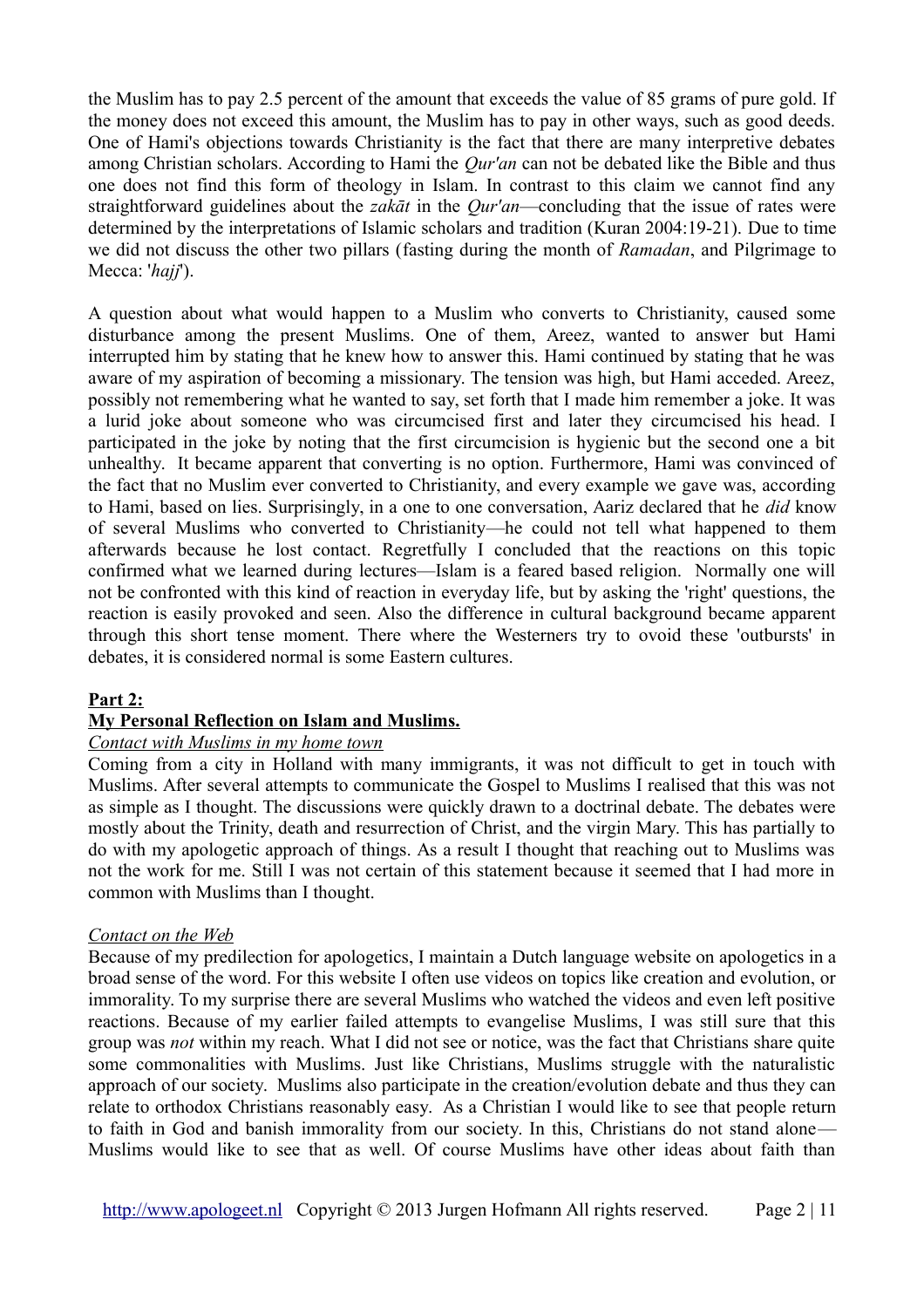Christians, but the feeling of being alienated in one's own society is the same.

## *Behaviour*

As a Christian I feel secure knowing that God takes care of me. Because of Jesus' sacrifice I can be truly free. There is no constant pressure of doing everything right—my salvation does not depend on my good deeds. I know that this is different for Muslims. The struggle of living righteously, and then hoping that Allah is in a good temper when you meet him, is a frightening idea. My presuppositions are more established after listening to Mr. Hami, who came to the university to talk about and discuss Islam. Mr. Hami expounded about the proper way of living and behaviour. He explained that almost every move had to be thought through. Entering the toilet with your left foot and leaving the toilet with your right foot. This sounded very much like legalism and superstitiousness. The reason for using the left hand to clean after using the toilet was because Satan is left-handed (e.g. Sahih Muslim 23:5008). It almost sounds like a children's game: "If I do not clap my hands before entering the house, something terrible will happen." Hearing about these behaviours makes me feel sorry for Muslims. How different is the freedom in Jesus.

## *Relationship*

Christ came to show life in its fullness. Christianity is about the relationship between humans and God. As humans we are created uniquely. Being allowed to pray to and worship God as our Father establishes this uniqueness. The implication of a Father-son relationship is that there is a family structure within Christianity. This concept of Father-son relationship is unknown in Islam. Instead of a relationship there is absolute subordination. Muslims do not allow themselves to think about Allah in a relationship-context. There are five prayers which must be performed and are obligatory (the *Salah*). These prayers are formal and prescribed, although there is an informal form of prayer (d*ua* supplication), these are often still very formal. The five prayers integrate particular words and actions which symbolise and express a Muslim's faith. In prayer, Muslims praise Allah, seek guidance and forgiveness, and develop self-discipline. It is a great sin to neglect performing any of these obligatory prayers.

This impersonal faith is so unfamiliar to me that I would gladly share about my experiences with Muslims. However, I understand that this is one of the main problems Muslims have with Christianity. The metaphors, such as a personal father and child relationship, that are common for westerners, are likely hard to grasp for people who grew up in an Islamic culture. This gives me a challenge—how am I going to explain these 'alien' principles to Muslims?

#### *Women*

The last issue I want to reflect on is the situation of women in Islam. At the visit to the Mosque we asked where the women were. The answer to this question was the same for all the questions about women. It is better for the women to stay home, and the man in the Mosque added that it was out of protection for the women. A *Hadith* of Rasulullah states that it is better for the women to pray at home (although not postulated). According to the Muslims we interviewed, it is not wise to let a women walk on her own on the street—she could become a victim of crime.

This sounds very good and up-front, but I cannot help wondering how these Muslim women will ever hear the Gospel, if they are so closely watched. I have had many conversations with Christians who worked among Muslims. Women's meetings was one of the main strategies. The setting was pretty simple—while the children were playing the women gathered together for a drink and something to eat. These meetings always seemed a bit simplistic to me, but now I see that this will probably be a very good way to make good contacts. Throughout these relationships the Gospel can be shared. According to my friends, this could take years of investment. Because of the closed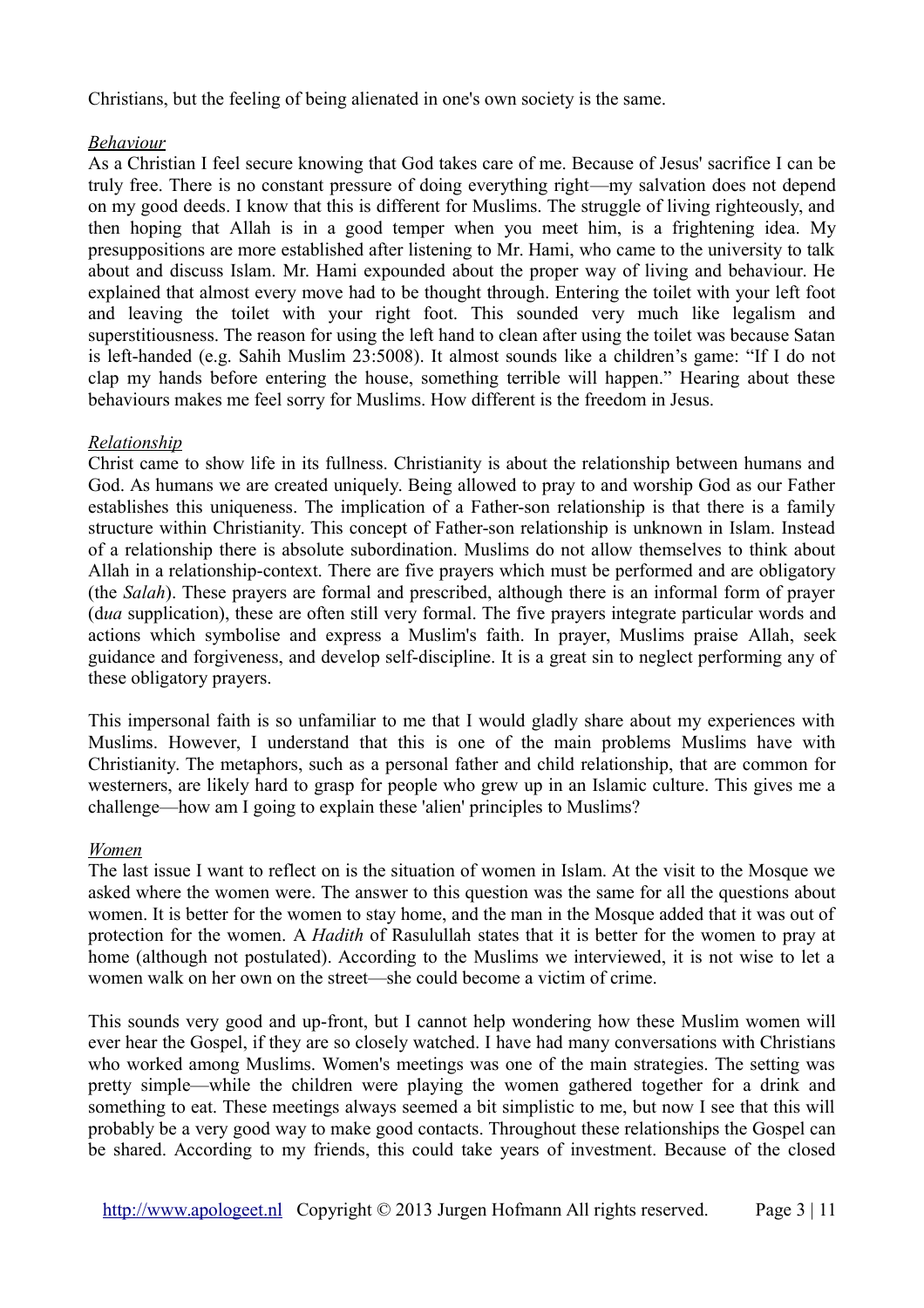culture within Islam, building relations will most likely work best. Through a transparent relationship a Muslim can look into the life of a Christian, and that in itself should be a witness to them.

## *Part 3:*

# *Academic Essay on the Challenges of Communicating the Gospel among Muslims in the UK.*

## **Introduction**

For many centuries the Christian and Islamic countries were divided and both lived in an isolated situation from each other. After the second World War this changed dramatically. The Western countries needed manpower to answer the demand of welfare. Muslims immigrated, with this prospect of welfare, massively to the West.

Many Islamic countries are closed to the Gospel, while others are so far from Christian influence that widespread mission work is almost unthinkable. Yet, through this immigration, new doors opened. Christians can walk out of their homes and evangelise among Muslims without actually moving out of the country.

"[Now Christians] can become involved in a ministry that, for nearly fourteen hundred years since Islam began, has largely been impossible. An opportunity has been laid right at the feet of the Church which hitherto could not be conceived" (Gilchrist 1987:Vol2-1a).

However, the Christians will have to face different challenges in their approach to Muslims. These challenges are considered to be difficult, but not impossible. This paper will discuss three areas which need to be tackled in order to effectively evangelise Muslims in the UK.

Firstly there will be a summary of the statistics of the Muslim population in the UK, followed by a short enumeration of some differences between Islam and Christianity. After this the paper will expound on the problem of communicating with Muslims. Are the Western emphases in social life the same as what people from Eastern countries would emphasise?The second challenge is about how to communicate and live the Gospel in a way understandable for a Muslim. Can a Muslim relate to the way British Christians experience their faith? Finally, this paper will look at the understanding the average Christian has of Islam. Especially after the several terrorist attacks of the last decades this view has dramatically changed among Christians.

This paper's emphasis is on the challenges of communicating with Muslims in the UK. It mainly concerns Christians in the UK, unless otherwise noted. Whenever this paper mentions Muslim, it describes Muslims who are actively participating in their own faith and who are committed to the worldview of their culture of origin. This is not always straightforward since many second generation Muslims in the UK have learned to understand the Western worldview. In this case it depends on which worldview they find most acceptable.

## **Muslims in the UK**

According to the 2001 census, 1,546,626 Muslims live in England and Wales, where they then formed 3.3% of the population (Census 2001<sup>a</sup>). At least 1,503,638 of this population lives in less sparse urban areas (Census 2001<sup>b</sup>). During the first quarter of the 20th century it was estimated that there were around 10,000 Muslims in Britain. Britain's Muslim population are by majority people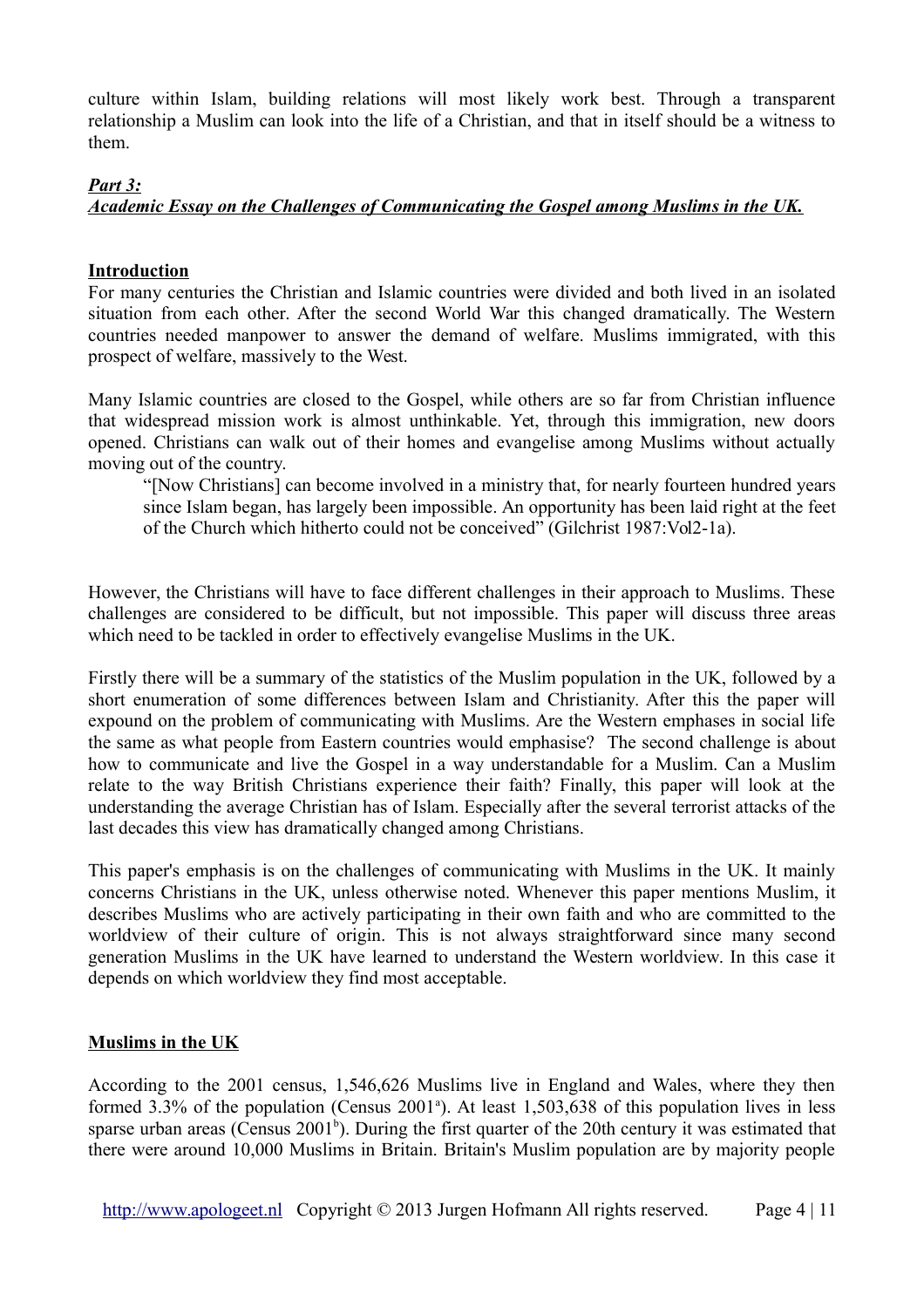who immigrated to Britain in the 1950s-70s, or their descendants (cf. Hellyer 2009:149).

## **Differences**

In this Muslim population, one can see the influences from their original countries. There, where born and bred Western Christians view their world with an emphasis on the future, the immigrated Muslims celebrate their past and traditions. The glorious times will be taught and treasured in the families (Parshall 2003:87). British people struggle with the seeming unwillingness of Muslims to assimilate into the modern Western culture. The cyclical rituals like the yearly fast (*Sawm*) during the month of *Ramadan* (the ninth month of the Islamic calendar), and the obligatory prayers (*Salat*) each day, are still alien to the Westerner.

Islam holds that mankind's present separation from Allah is not caused by sin, but due to Allah's transcendence. Allah is essentially unknowable—that is to say, he does not disclose himself to humans. In the Muslim's worldview, humans are inherently good and pure (*Surah* 30:30, 95:4). Although they recognise the fact that people sin, they believe that every human has the ability not to do sin. In order to live righteously they need to know how. Allah provided the guidance in the *Qur'an* and the Muslim traditions. Muslims believe that this guidance came into being when Muhammad founded the first Muslim community.

In retrospect one can say that the above enumeration is in many ways the opposite of what a Christian believes. Sin plays a different role in Christianity and goes deeper than Muslims' belief sin is not only about the actions of a person, but also about a person's thoughts (Burnett 2002:123). Most Christians believe in an inherent sinful character and tend to look forward in order to improve. Parshall (2003:87) states that Christians most often regard the past as 'out dated' and irrelevant. Future-oriented Christianity can clearly be seen in church—the newest songs, little Old Testament preaching, fast changing liturgies. This is where Islam has more in common with the Hebrew culture than with the Western Christian culture. Furthermore, Christians believe that revelation is primarily of the character and acts of God, Muslims believe it is a revelation of the *will* of Allah, and *not* about who he is, because Allah is unknowable.

## **Challenge 1: Communication**

## *Dialogue*

Despite the fact that Christians do not recognise the *Qur'an*, it is useful to learn what the book teaches about Jesus. The *Qur'an* speaks of Jesus with great respect—although not as the Son of God —and can be used as a starting point for conversations. Moreover, the *Qur'an* also narrates about the high value of the Bible. This knowledge can be used to communicate with Muslims (cf. Rooyen 2005).

Communicating with Muslims can be a shock for a Christian—especially if it concerns Muslims who are not 'westernised'. First of all, there can be a language barrier, particularly when a Muslim lives and participates in a Muslim community. A language barrier can be amusing for both parties, in particular if the Christian tries his or her utmost best to speak some of the foreign words. But there is another issue to bear in mind. In the Western culture it is unknown, or 'not done', to argue the issue with much emotion—logic and composure should prevail. In many Eastern countries conversations seem to be much more passionate, to such an extend that a 'well mannered' British person may think that they are about to fight each other. A Muslim, who is engaging in a discussion with a Christian, will have respect for a passionate defence of the Gospel. According to Lingle and Delancy, this has to be done with correct body language. Westerners do tend to look stern or even frown when they disagree with their counterpart. They continue by stating that "you can say anything to a Muslim if you say it with a smile on your face" (Delancy and Lingle 2011:150).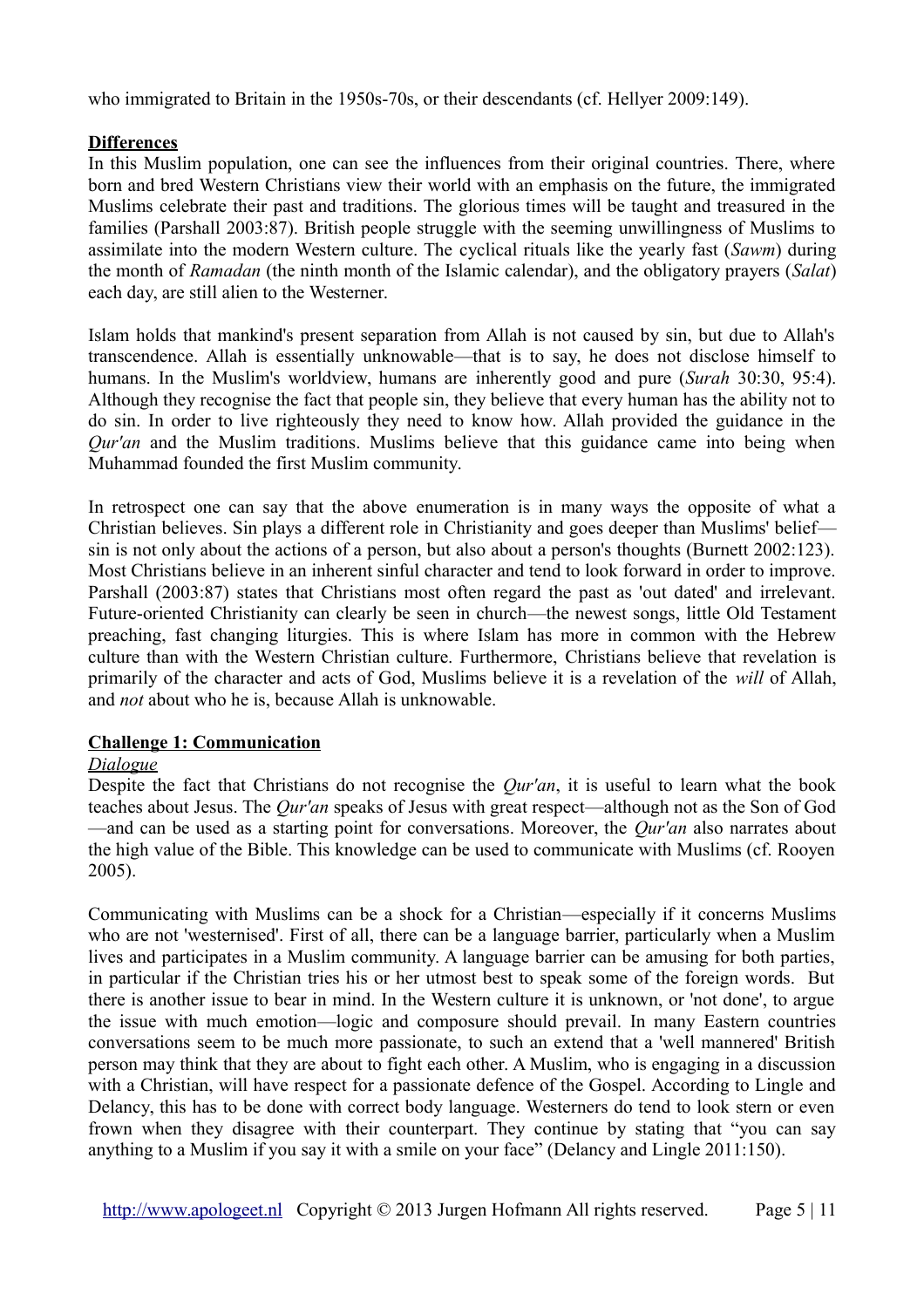## *Friendship*

An important aspect for a respectful dialogue is a good relationship with the Muslim. This does require time and effort. The gap between differences needs to be bridged and most will agree that this can be accomplished through sincere friendships. This is a big challenge for almost every Westerner. Developing a genuine friendship is time consuming, especially with Muslims. Nonetheless Gilchrist states that "Muslims are unlikely to become your brethren until they first become your friends" (Gilchrist 1987:Vol2-2a). Unlike many Muslims, Christians are very time-oriented. This makes the challenge of genuine friendships even bigger. Rhodes notes that Muslims sometimes say that Americans are shallow and trivial in their friendships. This could easily be projected on the English, or many of the other Westerners for that matter. Rhodes continues by urging that a Christian needs to develop genuine friendship, regardless of the Muslim's response to the Gospel (Rhodes 2002:22).

In contrary to the aforementioned suggestion, it should be noted that there is a risk to 'friendship-evangelism'. This term has surfaced in recent years and is undoubtedly well intended, but as Miller states:

"As Christians we do not become friends with people in order to produce a certain result. We do so because we are friends, because that is what we have become in Christ."

If there is this hidden agenda of ultimately bringing the other to Christ, what happens if this does not happen? Miller further states that friendship is not genuine if it is used as a methodology rather than a method, friendship is the way Christians ought to look at people (Miller 2005:164).

## **Challenge 2: Contextualisation**

#### *Atonement*

Although Christians and Muslims share similarities, such as ideas about morality or the concept of afterlife, there are fundamental differences. One such difference is the guilt oriented mind of the Westerner in contrast with the shame-oriented mind of many Muslims. The majority of Evangelical Christians believe in the Penal Substitution theory of atonement. The theory appeals strongly to the Western understanding of judgement: "You are guilty and need to pay, and without payment you will stay guilty". This however is not the understanding of many Eastern people. Kraus (cited in Baker and Green 2011:198) expounds on an event in America, where a Japanese student commented that he would never say, "I forgive you." This sounds strange for Christians, who want to be forgiven in order to be released of guilt. For the shame-orientated Japanese it would mean that the one who says, "I forgive you", essentially admits the other person's badness, "and thus forgiveness reaffirms his or her shame."

This principle of shame can also be found among Muslims, and thus the Penal Substitution metaphor for the atonement is a principle that is hard to grasp for Muslims. Jesus died in an eastern shame-based culture. In this culture the Roman crucifixion of a convict was not so much about how to hurt the victim the most, but more about the humiliation. The victim was hanging totally naked, helpless in agony and exclusion. Afterwards the Romans just disposed of the body, without any honour. How do Christians explain this to their Muslim friends? Why did Jesus have to become a curse (Deuteronomy 21:23), and how could the great prophet have been alienated. For the Muslim, this amount of shame and dis-honouring of a man is unbearable.

#### Baker and Green (2011:202) define that

"the cross was not a unique moment of shame and exclusion in the life of Jesus. The cross was the epitome of Jesus' identification with us in shame, but his whole life displayed this identification"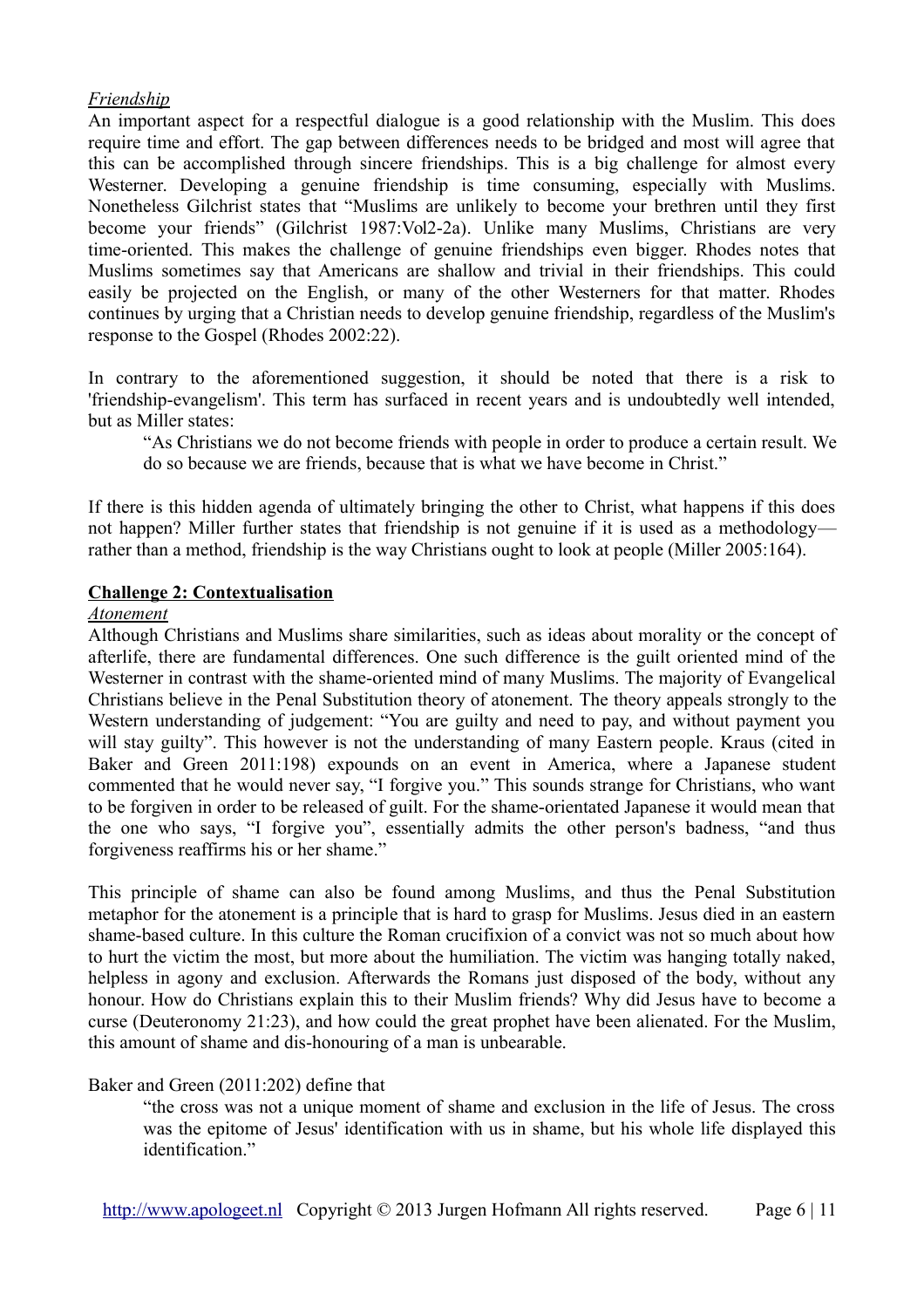By emphasising this aspect, one can illustrate that Jesus can fully identify with the fear of being shamefully excluded. Kraus continues by annotating that Jesus' identification offers us the potential of identifying with him and conquer shame. This goes further than reuniting with God, it also means that God removed alienation by love, through exchangeable identification. The good news for Muslims is that the cross is the revelation of God's love and that this love banishes shame. Therefore a Muslim can be free from this burden and freely come to God (Kraus cited in Baker and Green 2011:202).

### *Individualistic society*

Contrary to the Muslim, many Christians are very individualistically oriented. Much emphasis is put in a personal faith and relationship with God. In the time of Jesus, religion was a group activity. More in conformity with the Jewish society, the Muslim sees no difference between faith and politics. For the Muslim this ought to be interwoven. In the Arabic society, individual decisions are restricted. Before an important decision can be made, the group mind has to be formed and has to come to a consensus (Haleblian cited in Parshall 2003:90)). A Muslim's life is inextricably linked with the community.

Parshall comes with an interesting thought of evangelising whole groups. He states that the common form of evangelism is to win individuals to Christ. He notes that this has, in group-orientated cultures, led to separation from society and regularly to total estrangement (Parshall 2003:91). It seems that Parshall is suggesting to implement this 'group-evangelism' in Muslim countries. This approach is likely less obvious among Muslims in the UK. Muslims who live in their own country are more at ease than Muslims who live in a society where they are in the minority. A minority group is probably more determined to maintain their traditions and thus the pressure on individuals not to deviate will be high.

The challenge will be to offer a Muslim, who wants to convert, a genuine community. It is not enough to meet with a new convert on the Sunday morning. The 'Sunday morning' relationship among Christians can be very disturbing to a Muslim. Many Christians will settle for one hour a week. A converted Muslim is likely to be alienated from his own community. One hour on the Sunday morning is not 'community' for the Muslim convert, who is used to a very formal way of worship and a highly organised daily and monthly schedule of rituals and ceremony. Christians need to realise that Muslim converts are in a difficult situation. Their relatives consider it a choice made against family, the community and ultimately against Allah (Braswell 2000:153-154). House-groups are a good alternative to meet with the converts. This way the convert can adopt to the 'strange' habits. On Sunday morning it is disturbing for a convert to see couples holding and hugging each other—something many Muslim couples won't even do outside their own house, let alone in a holy place like a mosque or church. Small groups are more likely to regulate some behaviour code, at least until the new Christian is used to the habits and traditions of the Christian community (Delancy and Lingle 2011:163).

#### *Syncretism*

Contextualisation is a beautiful concept, but Christians need to consider how far they are willing (and allowed by Scripture), to go. Syncretism has been recognised as a big danger in contextualisation. Hesselgrave (cited in Ot and Straus 2010:275-276) states that

"Syncretism often results from devoting too much attention to the outer layers of culture and not enough attention to its inner core or worldview"

[http://www.apologeet.nl](http://www.apologeet.nl/) Copyright © 2013 Jurgen Hofmann All rights reserved. Page 7 | 11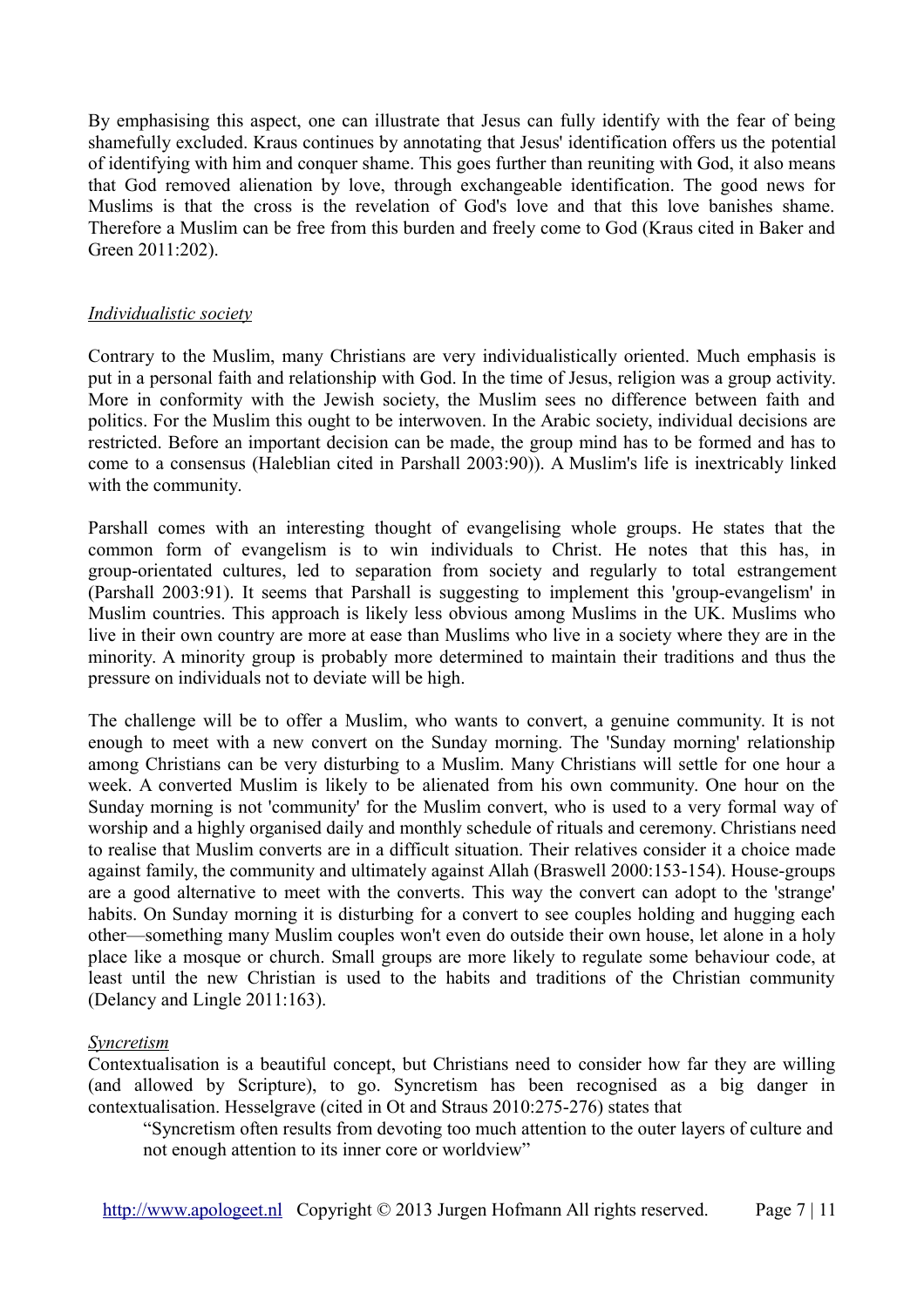Ot and Straus (2010:276) argue that focussing on changing only the outward behaviour of converts, the Gospel will unlikely reach and change their old beliefs, values, and emotions. In the light of this it needs to be said that Christians ought to take time to disciple converts. Moreover, sound doctrine needs to be taught and demonstrated.

## **Challenge 3: Fear**

Volf states that the main fear in religion is "that of imposition—one faith imposing aspects of its own way of life on others". He continues by stating that even Secularists know this fear, but then the fear of imposition by any faith—"since they tend to deem all of them irrational and dangerous" (Volf 2011:x). The fear towards Islam, and thus Muslims, became very strong in just a few years. Terrorist attacks amplified these feelings—sometimes to such an extend that we can speak of 'islamophobia'. Islamophobia refers to unfounded hostility towards Islam, with the consequence of discrimination against Muslim individuals and communities, and of an unwillingness to listen to what Muslims have to say (Runnymede Trust 1997:4).

The Runnymede Trust (1997:5) report mentions two ways to look at Muslims. Firstly, there is the closed view. This view can be described as strongly prejudiced. It leaves little or no room for people to deal with their fear. The second way is to look at Muslims with an open view. This way does not mean that one has to agree with everything, but it leaves room for dialogue.

## *Overcome fear by dialogue*

The apostle Paul said: "I am made all things to all men, that I might by all means save some" (1 Corintians  $9:22<sup>b</sup>$ ). For a Christian this ought to be the starting point if it comes to understanding Muslims. A good start for Christians to overcome their fears, is by learning from Muslims instead of teaching them. This was what Paul did in Athens. He was able to direct the people to one of their own poets in his speech (Acts 17:28). This must have made a good impression on the people of Athens: "This man does not merely come to convert us, but he is interested in our culture as well."

Kreeft gives four points in Islam which are worthy of the attention of Christians. First there is faithfulness in prayer, fasting and alms giving. Secondly, the sacredness of the family and children and hospitality. Then there is the absoluteness of moral laws and of the demand to be just and charitable. Finally, the absoluteness of God and the need for absolute submission, surrender and obedience to him (Kreeft 2010:12).

By genuine exploration of a Muslim's faith, Christians can overcome their prejudice and in return the Muslim will recognise your interest. Kreeft argues that there are two different Christianities in the world. There is the authentic New Testament Christianity, and there is

"the Christianity of accommodation to modernism, egalitarianism, niceness, naturalism, pop psychology, secular humanism, relativism, subjectivism, individualism, 'Enlightenment' rationalism or postmodern irrationalism" (Kreeft 2010:18).

The second version of Christianity is the kind Muslims disapprove of most. By proving a veracious Christian, the Muslim will show respect because an upright Christian stands for much of the same morality. Kreeft (2010:20) mentions that only the New Testament Christianity and real *Qur'anic* Islam can have a real dialogue—both fear terrorism, extremism and abandonment. This consistency is a fertile ground to start an honourable dialogue, despite the continuous media attention to the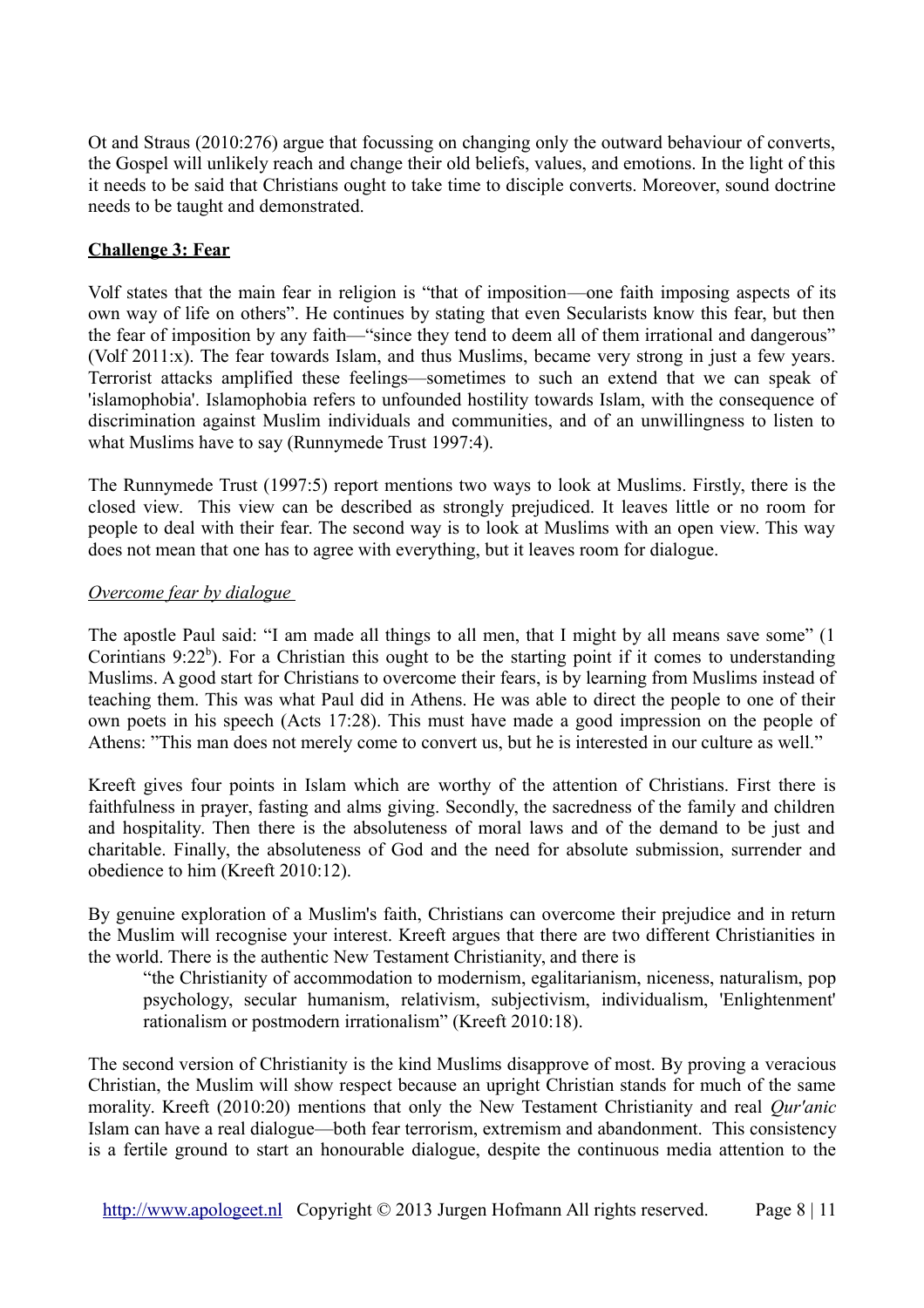execrescence of terroristic Islam *and* modernistic Christianity.

Only when Christians independently investigate the beliefs of other religions—instead of forming their opinion by listening to the media—they will overcome their fears. It is through God's Spirit that Christians can stand firm in their faith and have the power to overcome their fears, through love and the use of their minds. Paul summarised this principle in one sentence: "For God hath not given us the spirit of fear; but of power, and of love, and of a sound mind" (1 Timothy 1:7).

### **Conclusion**

In this paper some of the challenges of communicating the gospel among Muslims in the UK have been discussed. Just a few decades ago, reaching out among Muslims was typical missionary work, which had to be done abroad. Christians had to do this with their utmost discretion because of the closed character of many Muslim countries. This has changed radically with the enormous immigration of Muslims to the UK. This made it possible for Christian to evangelise among Muslims without actually moving out of the country, although the need of missionary work in closed countries has remained.

Christians experience different challenges in their approach to Muslims. There are big differences between Islam and Christianity, notwithstanding there are several similarities which can be used as a starting point for a dialogue.

In this dialogue Christians should remind themselves of the fact that many Muslims came to the UK with different ideas and views of the world around them. Especially in the first conversations it is helpful to discuss common interests and to show a genuine curiosity in the Muslim's life.

Friendship proved to be the most successful way to reach Muslims. To build a friendship with a Muslim takes a lot of time. The friendship has to be one out of love and not a methodology to evangelise.

To explain the Gospel to a Muslim requires the ability to displace the Muslim's worldview. This means that the Gospel has to be told in a way relevant for the Muslim. Most of the Gospel in the West is explained through a guilt-based view. This view is not shared by many Muslims, who are more familiar with a shame-based view of life.

All the mentioned suggestions are only attainable with genuine love and interest for the life of the Muslim. Fears are more likely to overcome through personal exploration instead of forming presuppositions through the information provided by the media. As stated, there are challenges in reaching Muslims, but it is surely not impossible.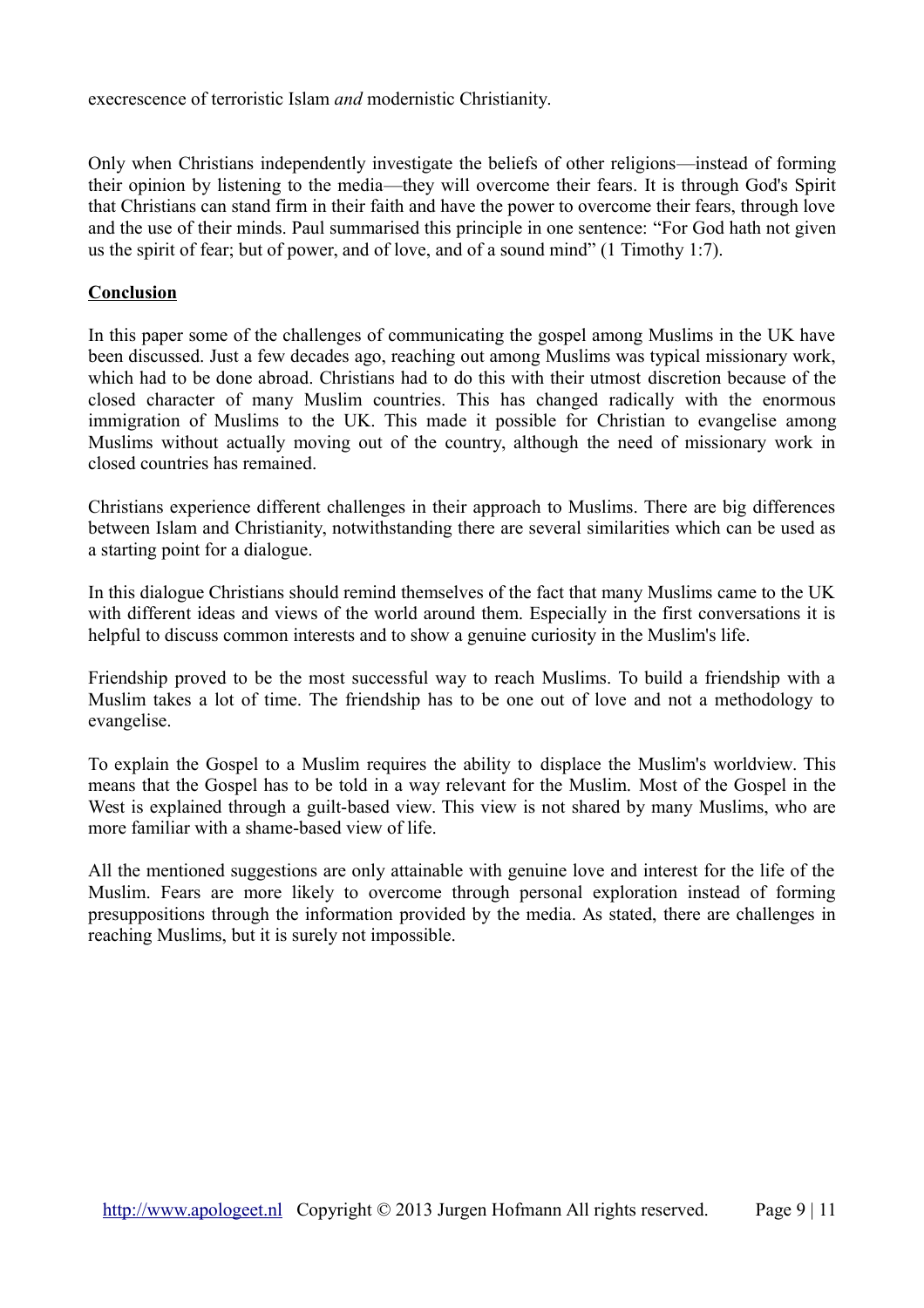# **Bibliography**

All biblical references are taken from The Holy Bible: King James Version (1611).

Baker, M. D. and Green, J. B. (2011) *Recovering the Scandal of the Cross: Atonement in New Testament and Contemporary Context*. 2nd. ed. Downers Grove, InterVarsity Press.

Burnett, D. (2002) *Clash of Worlds: What Christians can do in a World of Cultures in Conflict*. London, Monarch Books.

Braswell, G. W. (2000) *What You Need to Know About Islam and Muslims*. Nashville, B&H Publishing Group.

Census<sup>a</sup> (2001) *National Report for England and Wales - National Report for England and Wales: All people Part 1*. [Internet] Newport, Office for National Statistics. Available from: <http://www.ons.gov.uk/ons/rel/census/census-2001-national-report-for-england-and-wales/national -report-for-england-and-wales/national-report-for-england-and-wales--all-people-part-1.xls> [Accessed on 08 June 2012].

Census<sup>b</sup> (2001) *Key Statistics - Rural and Urban Area Classification 2004 KS07 Religion*. [Internet] Newport, Office for National Statistics. Available from:

<http://www.ons.gov.uk/ons/rel/census/census-2001-key-statistics/rural-and-urban-area-classificatio n-2004/rural-and-urban-area-classification-2004-ks07--religion.xls> [Accessed on 08 June 2012].

Delancy, R. and Lingle, W. (2011) *Burning Questions about Islam: A Panoramic Study for Concerned Christians*. Bloomington, Crossbooks.

Gilchrist, J (1987) *The Christian Witness to the Muslim*. [Internet] Answering Islam. Available from: <http://www.answering-islam.org/authors/gilchrist.html> [Accessed on 07 June 2012].

Glassé, C. (2002) *The New Encyclopedia of Islam – Revised Edition of the Concise Encyclopedia of Islam*. Drake, N. and Davis, E. (eds.). Walnut Creek, AltaMira Press.

Hellyer, H. A. (2009) *Muslims of Europe: The 'Other' Europeans*. Edinburgh, Edinburgh University Press.

Kreeft, P. (2010) *Between Allah & Jesus: What Christians Can Learn from Muslims*. Downers Grove, Intervarsity Press.

Kuran, T. (2004) *Islam and Mammon: The Economic Predicaments of Islamism*. Princeton, Princeton University Press.

Miller, E. R. (2005) *Muslims and the Gospel: A Reflection on Christian Sharing*. Minneapolis, Lutheran University Press.

Ot, C. and Straus, S. J. (2010) *Encountering Theology of Mission: Biblical Foundations, Historical Developments, and Contemporary Issues (Encountering Mission)*. Grand Rapids, Baker Academic.

Parshall, P. (2003) *Muslim Evangelism: Contemporary Approaches to Contextualization*. 2<sup>nd.</sup> ed. Waynesboro, Gabriel Publishing.